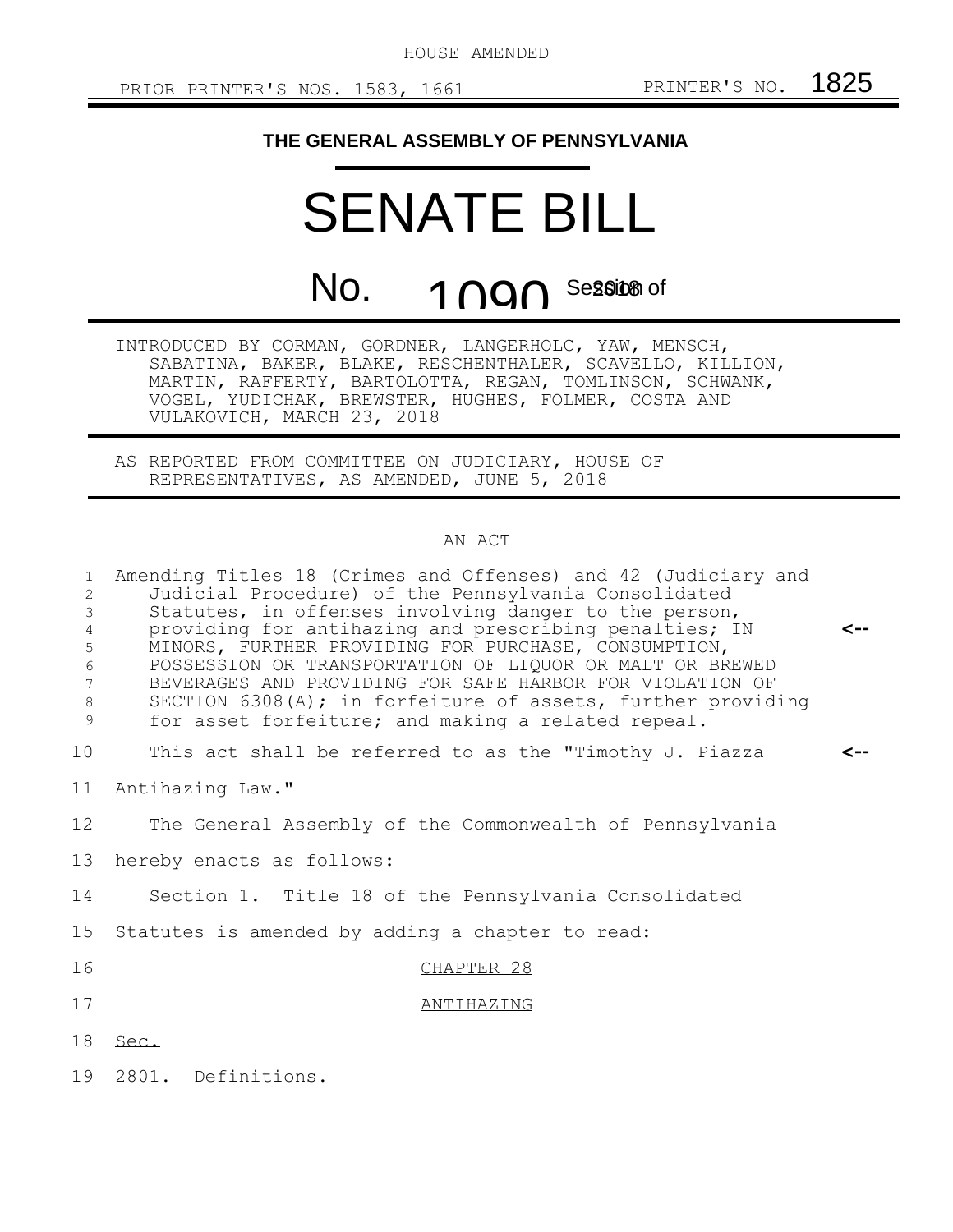- 2802. Hazing.
- 2803. Aggravated hazing.
- 2804. Organizational hazing.
- 2805. Institutional hazing.
- 2806. Defenses prohibited.
- 2807. Forfeiture.
- 2808. Enforcement by institution and secondary school.
- 2809. Institutional reports.
- 2810. Safe harbor.
- 2811. CIVIL REMEDIES.
- § 2801. Definitions.
- The following words and phrases when used in this chapter
- shall have the meanings given to them in this section unless the

**<--**

- context clearly indicates otherwise:
- "911 call." A transmission of information via a
- telecommunications device to a public safety answering point for
- the initial reporting of police, fire, medical or other
- emergency situations.
- "Alcoholic liquid." A substance containing liquor, spirit,
- wine, beer, malt or brewed beverage or any combination thereof.
- "Bodily injury." The term has the same meaning as given to
- that term in section 2301 (relating to definitions).
- 23 "Campus security officer." An employee of an institution of
- higher education charged with maintaining the safety and
- security of the property of the institution and the individuals
- on the property.
- "DRUG." A CONTROLLED SUBSTANCE OR DRUG AS DEFINED IN THE ACT **<--**
- OF APRIL 14, 1972 (P.L.233, NO.64), KNOWN AS THE CONTROLLED
- SUBSTANCE, DRUG, DEVICE AND COSMETIC ACT.
- "Emergency services personnel." Individuals, including a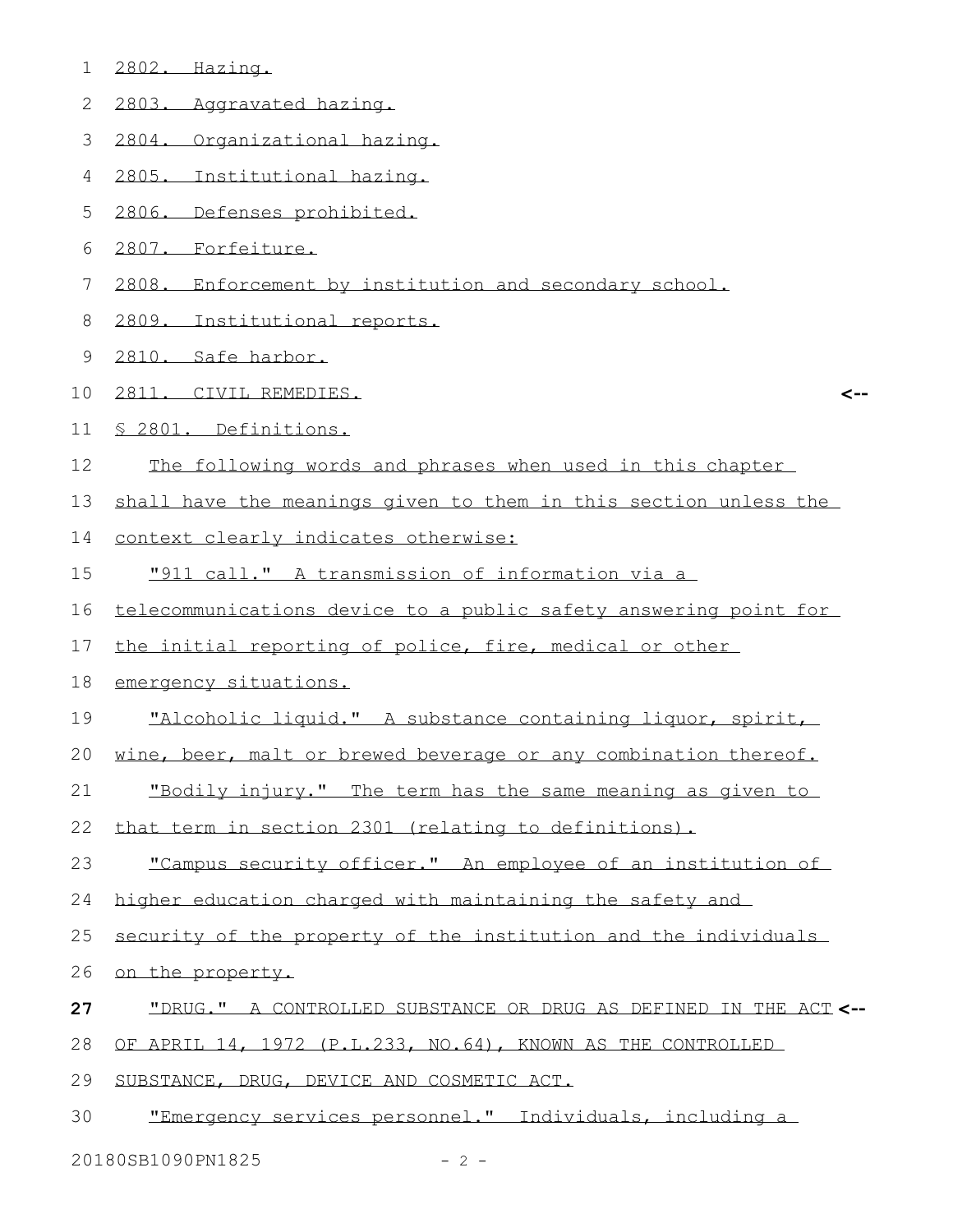| 1  | trained volunteer or a member of the armed forces of the United     |
|----|---------------------------------------------------------------------|
| 2  | States or the National Guard, whose official or assigned            |
| 3  | responsibilities include performing or directly supporting the      |
| 4  | performance of emergency medical and rescue services or             |
| 5  | firefighting.                                                       |
| 6  | "Institution of higher education" or "institution." A               |
| 7  | degree-granting institution authorized to operate in this           |
| 8  | Commonwealth or an institution licensed by the State Board of       |
| 9  | Private Licensed Schools, AN INSTITUTION LOCATED WITHIN THIS<br><-- |
| 10 | COMMONWEALTH AUTHORIZED TO GRANT AN ASSOCIATE OR HIGHER ACADEMIC    |
| 11 | DEGREE.                                                             |
| 12 | "Law enforcement officer," An individual who, by virtue of          |
| 13 | the individual's office or public employment, is vested by law      |
| 14 | with a duty to maintain public order or to make arrests for         |
| 15 | offenses, whether that duty extends to all offenses or is           |
| 16 | limited to specific offenses, or an individual on active State      |
| 17 | duty under 51 Pa.C.S. \$ 508 (relating to active duty for           |
| 18 | emergency).                                                         |
| 19 | "Minor." An individual younger than 18 years of age.                |
| 20 | "Organization." Any of the following:                               |
| 21 | (1) A fraternity, sorority, association, corporation,               |
| 22 | order, society, corps, club or service, social or similar           |
| 23 | group, whose members are primarily MINORS, students or alumni <--   |
| 24 | of the organization, AN INSTITUTION OR SECONDARY SCHOOL.<br><--     |
| 25 | (2) A national or international organization with which             |
| 26 | a fraternity or sorority or other organization as enumerated        |
| 27 | under paragraph (1) is affiliated.                                  |
| 28 | "Secondary school." A public or private school within this          |
| 29 | Commonwealth that provides instruction in grades 7 through 12 or    |
| 30 | a combination of grades 7 through 12.                               |
|    |                                                                     |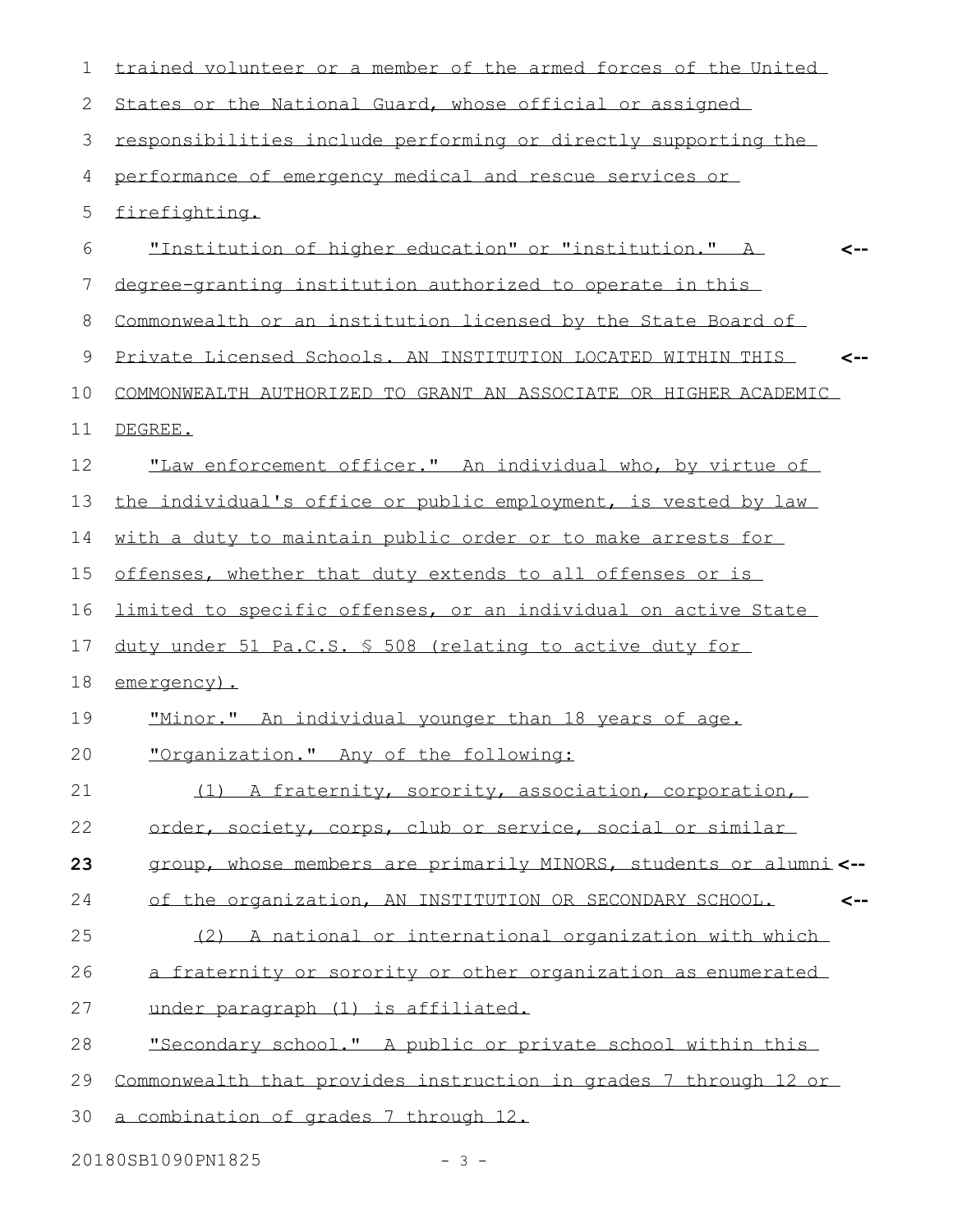| $\mathbf 1$ | "Serious bodily injury." The term shall have the same               |
|-------------|---------------------------------------------------------------------|
| 2           | meaning as given to that term in section 2301.                      |
| 3           | "Student." An individual who attends or has applied to              |
| 4           | attend or has been admitted to an institution or secondary          |
| 5           | school.                                                             |
| 6           | § 2802. Hazing.                                                     |
| 7           | (a) Offense defined.--A person commits the offense of hazing        |
| 8           | if the person intentionally, knowingly or recklessly, for the       |
| 9           | purpose of initiating, admitting or affiliating a minor or          |
| 10          | student into or with an organization, or for the purpose of         |
| 11          | continuing or enhancing a minor or student's membership or          |
| 12          | status in an organization, causes, COERCES OR FORCES a minor or <-- |
| 13          | student to do any of the following:                                 |
| 14          | (1) Violate Federal or State CRIMINAL law.<br><--                   |
| 15          | (2) Consume any food, liquid, alcoholic liquid, drug or             |
| 16          | other substance which subjects the minor or student to a risk       |
| 17          | of emotional or physical harm.                                      |
| 18          | (3) Endure brutality of a physical nature, including                |
| 19          | whipping, beating, branding, calisthenics or exposure to the        |
| 20          | elements.                                                           |
| 21          | (4) Endure brutality of a mental nature, including                  |
| 22          | activity adversely affecting the mental health or dignity of        |
| 23          | the individual, sleep deprivation, exclusion from social            |
| 24          | contact or conduct that could result in extreme                     |
| 25          | embarrassment.                                                      |
| 26          | (5) Endure any other forced activity which could                    |
| 27          | adversely affect the health and safety of the individual.           |
| 28          | (5)<br>ENDURE BRUTALITY OF A SEXUAL NATURE.                         |
| 29          | ENDURE ANY OTHER ACTIVITY THAT CREATES A REASONABLE<br>(6)          |
| 30          | LIKELIHOOD OF BODILY INJURY TO THE MINOR OR STUDENT.                |
|             |                                                                     |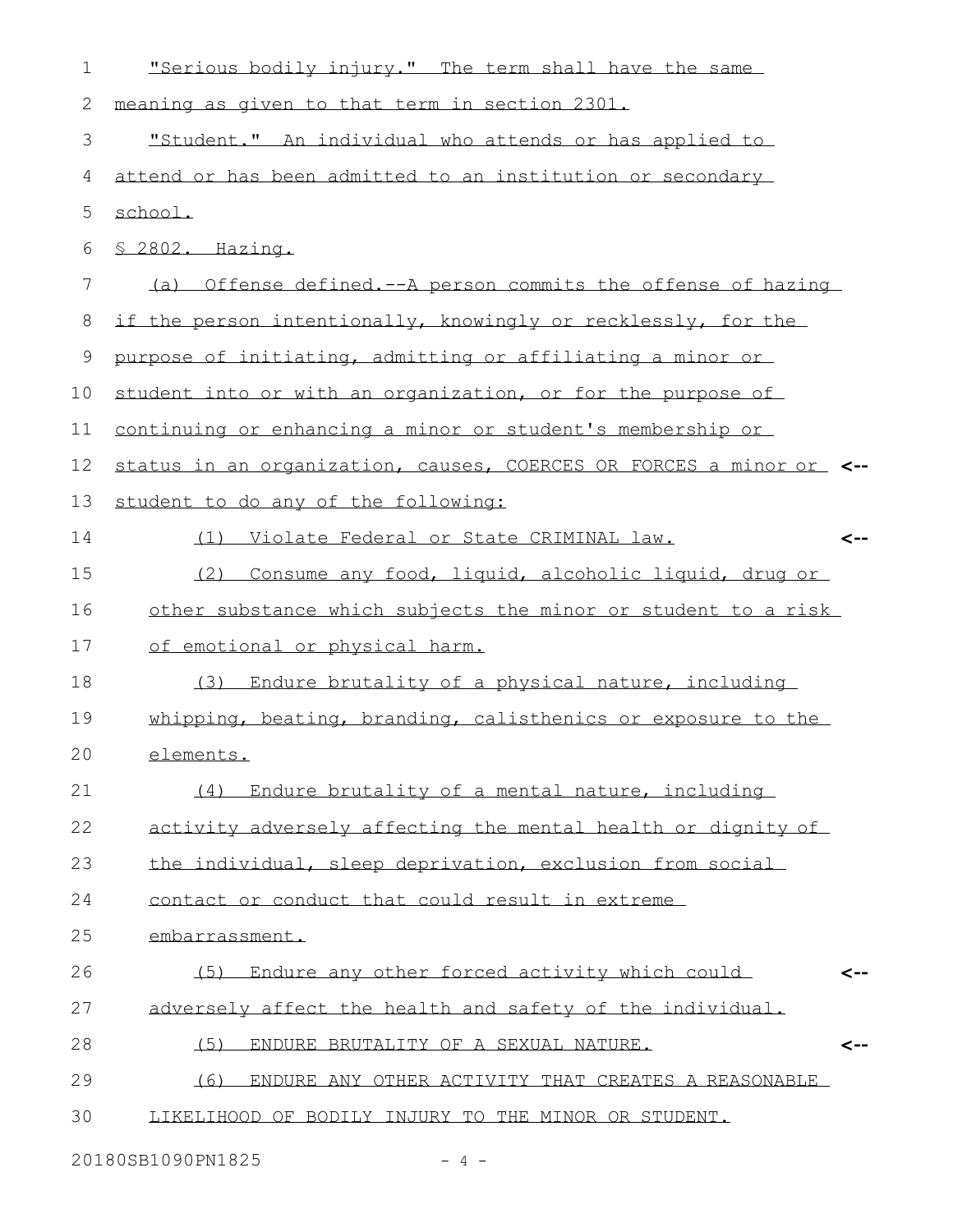| $\mathbf 1$    | $(b)$ Grading. $-$                                                            |
|----------------|-------------------------------------------------------------------------------|
| 2              | (1) Except as provided under paragraph (2), hazing is a                       |
| 3              | summary offense.                                                              |
| 4              | (2) Hazing shall be a misdemeanor of the third degree if                      |
| 5              | it results in or may result in CREATES A REASONABLE<br><--                    |
| 6              | LIKELIHOOD OF bodily injury to the minor or student.                          |
| $\overline{7}$ | (c) Limitation.--Hazing shall not include reasonable and                      |
| 8              | customary athletic, LAW ENFORCEMENT or military training,                     |
| 9              | contests, competitions or events.                                             |
| 10             | \$ 2803. Aggravated hazing.                                                   |
| 11             | (a) Offense defined, -- A person commits the offense of                       |
| 12             | aggravated hazing if the person commits a violation of section                |
| 13             | 2802 (relating to hazing) that results in serious bodily injury               |
| 14             | or death to the minor or student. AND:<br><--                                 |
| 15             | THE PERSON ACTS WITH RECKLESS INDIFFERENCE TO THE<br>(1)                      |
| 16             | HEALTH AND SAFETY OF THE MINOR OR STUDENT; OR                                 |
| 17             | (2) THE PERSON CAUSES, COERCES OR FORCES THE CONSUMPTION                      |
| 18             | OF AN ALCOHOLIC LIQUID OR DRUG BY THE MINOR OR STUDENT.                       |
| 19             | (b) Grading.--Aggravated hazing shall be a felony of the                      |
|                | 20 third degree.                                                              |
| 21             | § 2804. Organizational hazing.                                                |
| 22             | (a) Offense defined. -- An organization commits the offense of <--            |
| 23             | organizational hazing if the organization THAT intentionally,<br>$\leftarrow$ |
| 24             | knowingly or recklessly promotes or facilitates a violation of                |
| 25             | section 2802 (relating to hazing) or 2803 (relating to                        |
| 26             | aggravated hazing).<br><--                                                    |
| 27             | $(b)$ Grading. $-$                                                            |
| 28             | (1) Organizational hazing shall be a misdemeanor of the                       |
| 29             | third degree if the organization intentionally, knowingly or                  |
| 30             | recklessly promotes or facilitates a violation of section                     |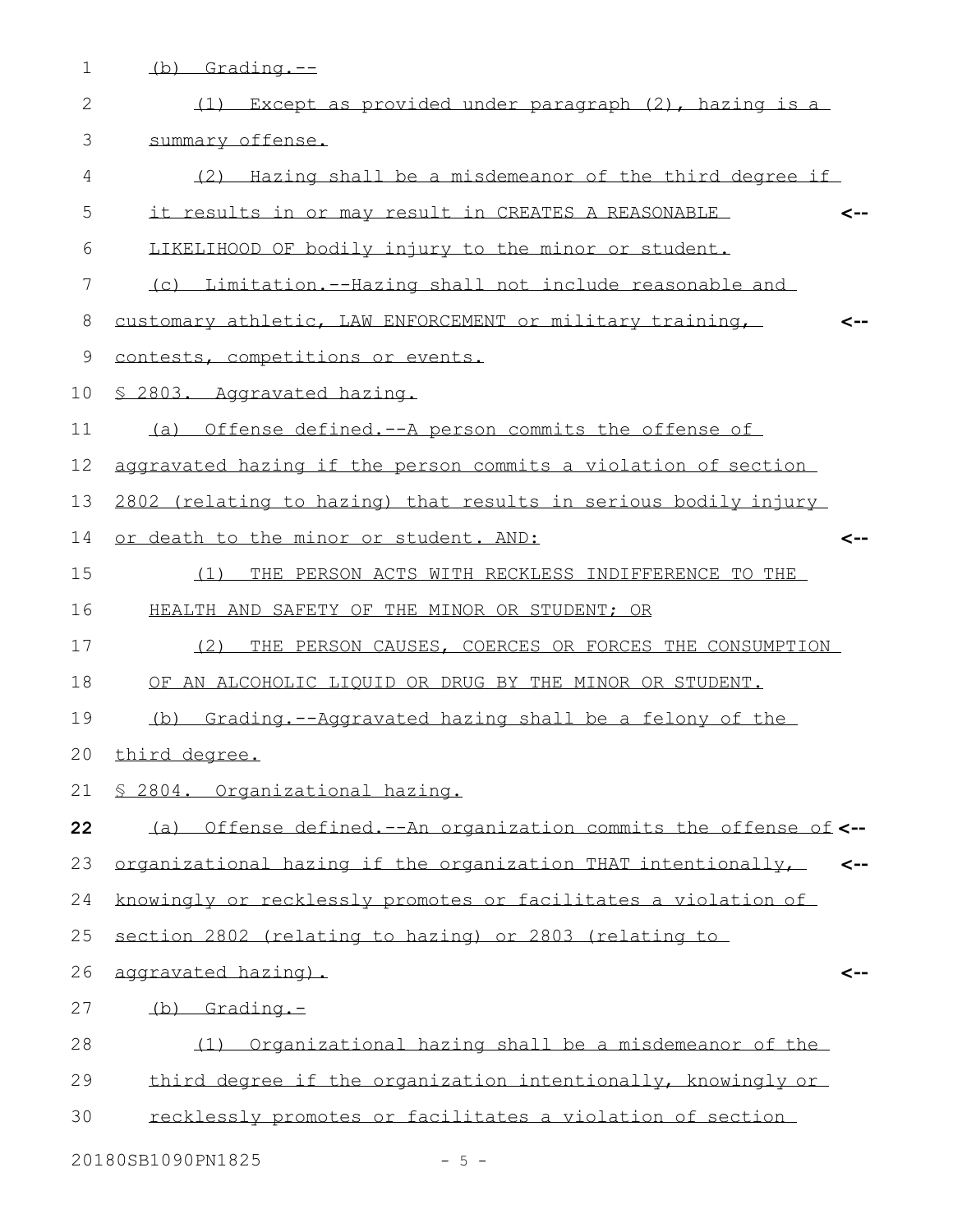2802.

| $\mathbf{2}$ | (2) Organizational hazing shall be a felony of the third             |
|--------------|----------------------------------------------------------------------|
| 3            | degree if the organization intentionally, knowingly or               |
| 4            | recklessly promotes or facilitates a violation of section            |
| 5            | 2803. COMMITS THE OFFENSE OF ORGANIZATIONAL HAZING AND SHALL <--     |
| 6            | BE SUBJECT TO ANY OF THE FOLLOWING PENALTIES:                        |
| 7            | (1) A FINE OF NOT MORE THAN \$5,000, FOR EACH VIOLATION              |
| 8            | OF SECTION 2802.                                                     |
| 9            | (2) A FINE OF NOT MORE THAN \$15,000, FOR EACH VIOLATION             |
| 10           | OF SECTION 2803.                                                     |
| 11           | (c) (B) Penalties.--In addition to any other sentence<br><--         |
| 12           | imposed, if an organization commits the offense of                   |
| 13           | organizational hazing, the organization shall be subject to such     |
| 14           | other relief as the court deems equitable, including forfeiture_ <-- |
| 15           | of assets as provided under this chapter.                            |
| 16           | \$ 2805. Institutional hazing.                                       |
| 17           | An institution which intentionally, knowingly or recklessly          |
| 18           | promotes or facilitates a violation of section 2802 (relating to     |
| 19           | hazing) or 2803 (relating to aggravated hazing) COMMITS THE<br><--   |
| 20           | OFFENSE OF INSTITUTIONAL HAZING AND shall be subject to any of       |
| 21           | the following penalties:                                             |
| 22           | (1) A fine of not more than \$5,000 for each violation of            |
| 23           | section 2802.                                                        |
| 24           | (2) A fine of not more than \$15,000 for each violation              |
| 25           | of section 2803.                                                     |
| 26           | § 2806. Defenses prohibited.                                         |
| 27           | It shall not be a defense to any offense under this chapter          |
| 28           | that any of the following apply:                                     |
| 29           | (1) The consent of the minor or student was sought or                |
| 30           | obtained.                                                            |

20180SB1090PN1825 - 6 -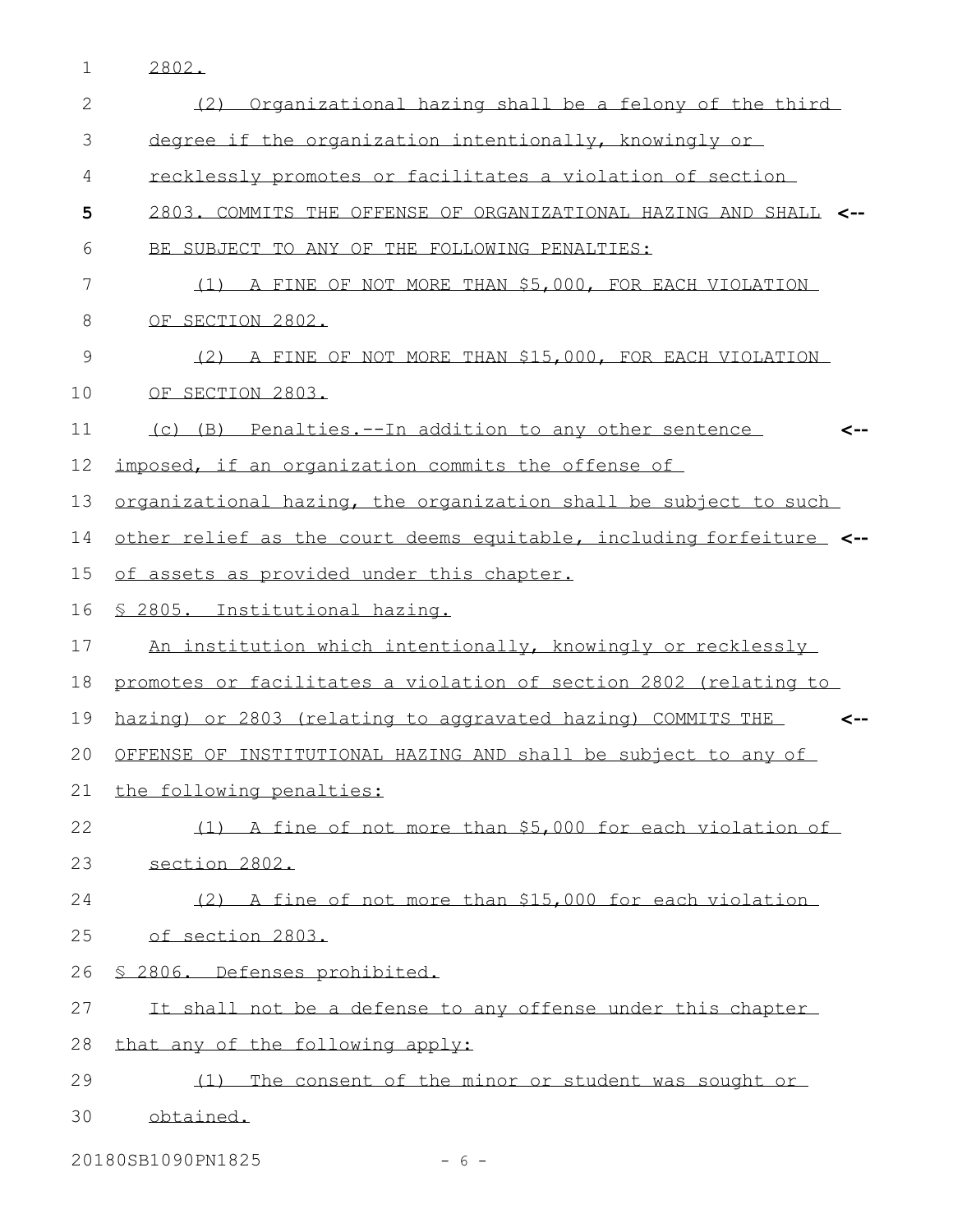| $\mathbf 1$  | The conduct was sanctioned or approved by the<br>(2)              |
|--------------|-------------------------------------------------------------------|
| $\mathbf{2}$ | institution, secondary school or organization.                    |
| 3            | § 2807. Forfeiture.                                               |
| 4            | Upon conviction of a defendant under section 2803 (RELATING <-    |
| 5            | TO AGGRAVATED HAZING) OR 2804 (relating to organizational         |
| 6            | hazing) the court may, in addition to any other sentence          |
| 7            | authorized under law, direct the defendant to forfeit property    |
| 8            | which was involved in the violation for which the defendant was   |
| 9            | convicted. The forfeiture shall be conducted in accordance with   |
| 10           | 42 Pa.C.S. \$\$ 5803 (relating to asset forfeiture), 5805         |
| 11           | (relating to forfeiture procedure), 5806 (relating to motion for  |
| 12           | return of property), 5807 (relating to restrictions on use),      |
| 13           | 5807.1 (relating to prohibition on adoptive seizures) and 5808    |
| 14           | (relating to exceptions).                                         |
| 15           | \$ 2808. Enforcement by institution and secondary school.         |
| 16           | (a) Antihazing policy.--                                          |
| 17           | (1) Each institution and each governing board of a                |
| 18           | secondary school shall adopt a written policy against hazing      |
| 19           | and, pursuant to that policy, shall adopt rules prohibiting       |
| 20           | students or other persons associated with an organization         |
| 21           | operating under the sanction of or recognized as an               |
| 22           | organization by the institution or secondary school from          |
| 23           | engaging in hazing or an offense under this chapter.              |
| 24           | (2) Each institution and secondary school shall provide <--       |
| 25           | a copy of the policy, including the institution's or<br><--       |
| 26           | secondary school's rules, penalties and program of                |
| 27           | enforcement to each organization within the institution or<br><-- |
| 28           | secondary school EACH SECONDARY SCHOOL SHALL ENSURE THAT<br><--   |
| 29           | STUDENTS ARE INFORMED OF THE SECONDARY SCHOOL'S POLICY,           |
| 30           | INCLUDING THE SECONDARY SCHOOL'S RULES, PENALTIES AND PROGRAM     |
|              |                                                                   |

20180SB1090PN1825 - 7 -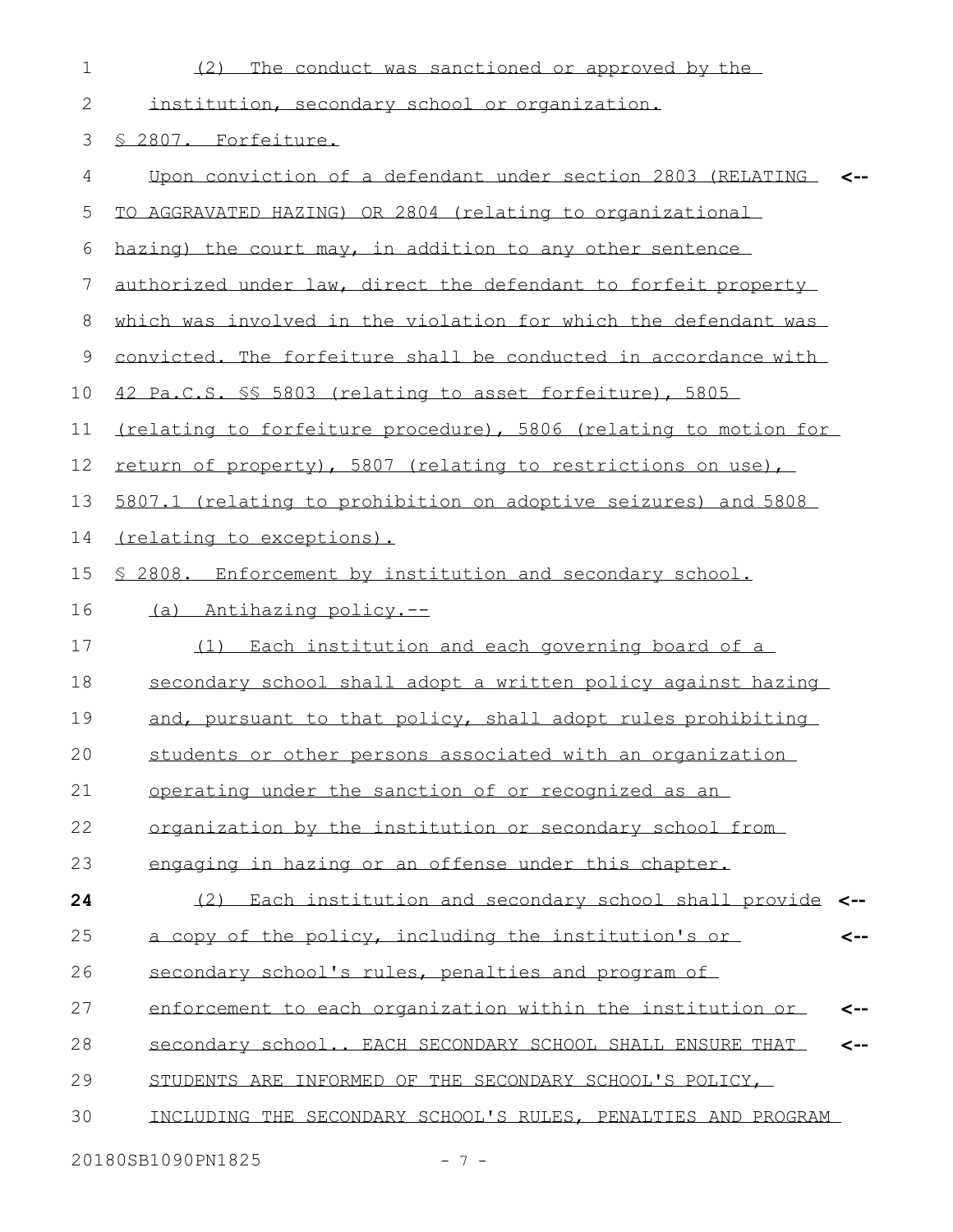OF ENFORCEMENT. (3) Each institution and secondary school shall post the 3 bolicy on the institution's or the secondary school's publicly accessible Internet website. (b) Enforcement and penalties.-- (1) Each institution and each governing board of a secondary school shall provide a program for the enforcement 8 of the policy required under subsection (a) and shall adopt appropriate penalties for violations of the policy to be administered by the individual or agency at the institution or secondary school responsible for the sanctioning or recognition of the organizations covered by the policy. (2) Penalties under paragraph (1) may include any of the following: (i) The imposition of fines. (ii) The withholding of diplomas or transcripts 17 pending compliance with the rules or payment of fines. (iii) The rescission of permission for the organization to operate on campus or school property or to otherwise operate under the sanction or recognition of 21 the institution or secondary school. (iv) The imposition of probation, suspension, dismissal or expulsion. (3) A penalty imposed under this section shall be in addition to a penalty imposed for violation of an offense under this chapter or the criminal laws of this Commonwealth or for violation of any other institutional or secondary school rule to which the violator may be subject. (4) A policy adopted under this section shall apply to each act conducted on or off campus or school property if the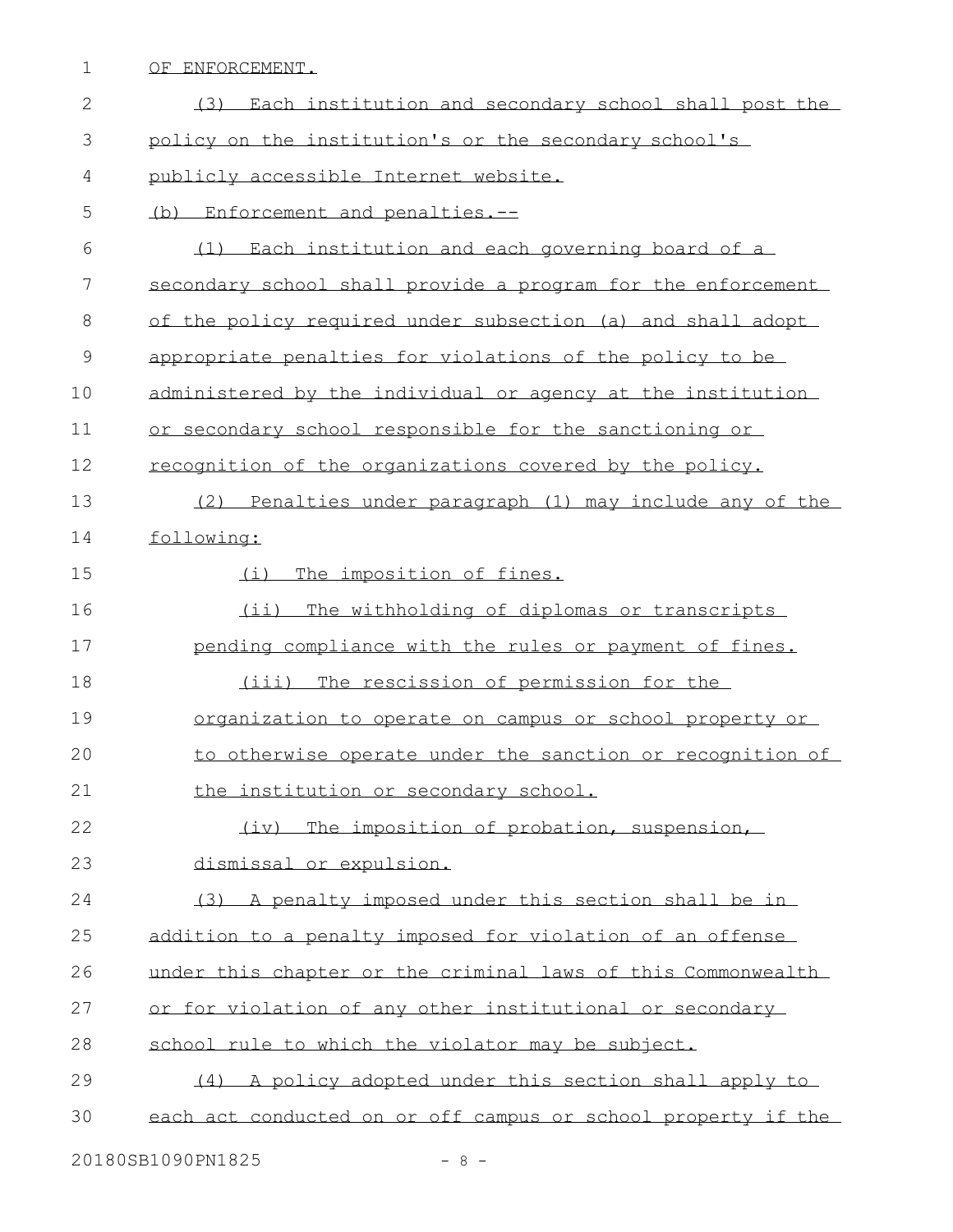| $\mathbf 1$ | acts are deemed to constitute hazing or any offense under            |
|-------------|----------------------------------------------------------------------|
| 2           | this chapter.                                                        |
| 3           | § 2809. Institutional reports.                                       |
| 4           | (a) Maintenance.--Beginning with the 2018-2019 academic year <--     |
| 5           | and each academic year thereafter, an AN institution shall<br><--    |
| 6           | maintain a report of all violations of the institution's             |
| 7           | antihazing policy or Federal or State laws related to hazing         |
| 8           | that are reported to campus authorities or local law enforcement <-- |
| 9           | THE INSTITUTION.<br><--                                              |
| 10          | (b) Contents.--The report shall include all of the                   |
| 11          | following:                                                           |
| 12          | The name of the organization SUBJECT OF THE REPORT.<br>(1)<br><--    |
| 13          | (2) The date when the organization SUBJECT was charged<br><--        |
| 14          | with misconduct A VIOLATION OF THE INSTITUTION'S ANTIHAZING<br><--   |
| 15          | POLICY OR FEDERAL OR STATE LAWS RELATED TO HAZING.                   |
| 16          | (3) The dates on which the institution issued any<br><--             |
| 17          | citations.                                                           |
| 18          | (4) The date the institution initiated the institution's             |
| 19          | investigation.                                                       |
| 20          | (5) (3) A general description of the incident, the<br>$\leftarrow$   |
| 21          | findings and, if applicable, sanctions and charges.                  |
| 22          | VIOLATION, ANY INVESTIGATION AND FINDINGS BY THE INSTITUTION <--     |
| 23          | AND, IF APPLICABLE, PENALTIES.                                       |
| 24          | (6) (4) The date on which the matter was resolved.<br>$\leftarrow$   |
| 25          | (7) Additional information related to findings, if<br><--            |
| 26          | available.                                                           |
| 27          | (c) Initial report. -- THIS SECTION SHALL APPLY BEGINNING WITH <--   |
| 28          | THE 2018-2019 ACADEMIC YEAR. The initial report shall include        |
| 29          | information concerning violations that have been reported to         |
| 30          | campus authorities or local law enforcement THE INSTITUTION for <--  |
|             | 20180SB1090PN1825<br>$-9 -$                                          |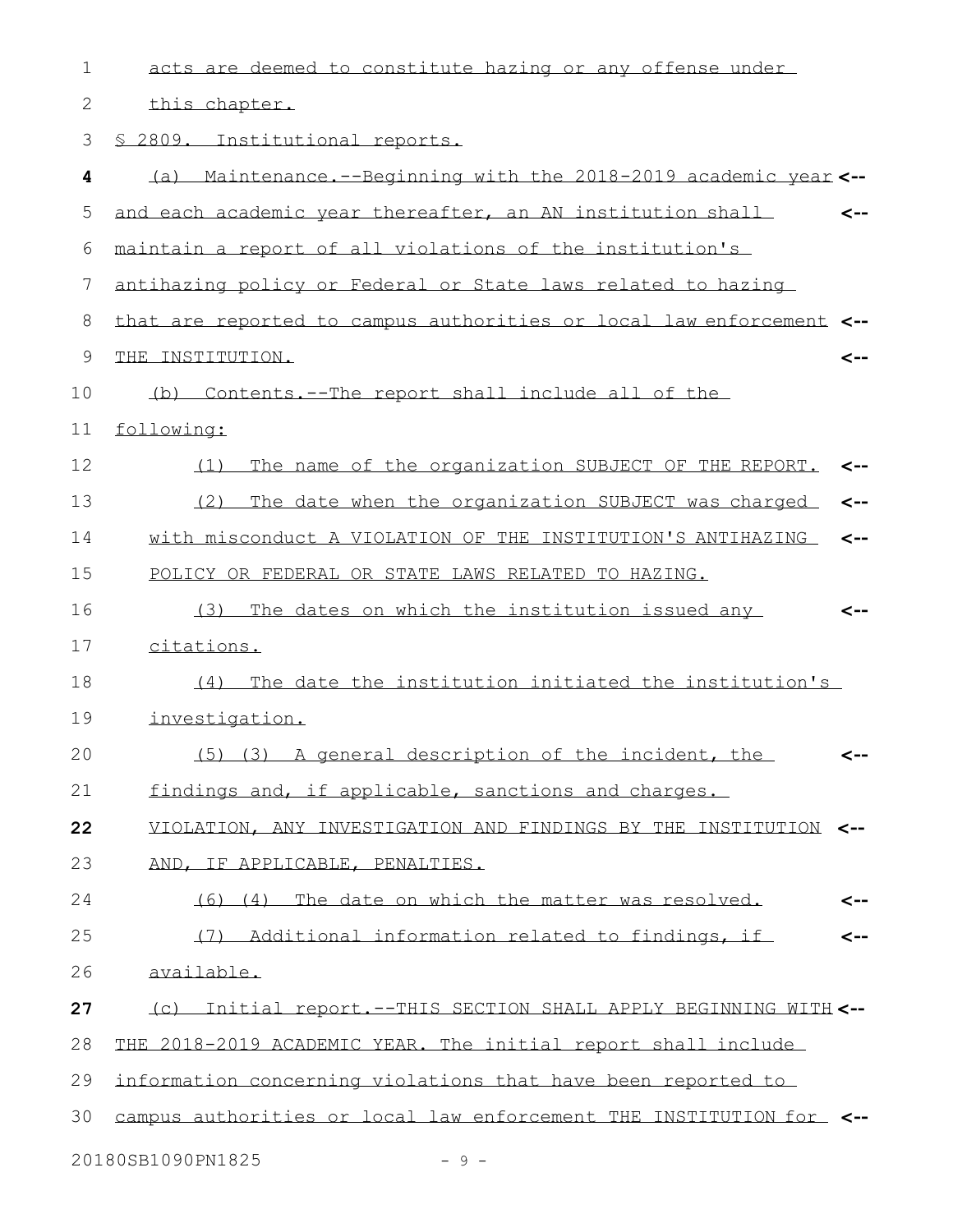| 1  | the five consecutive years prior to the effective date of this            |
|----|---------------------------------------------------------------------------|
| 2  | section to the extent the institution has retained information            |
| 3  | concerning the violations.                                                |
| 4  | (d) Personal identifying information.--The report shall not               |
| 5  | include the personal identifying information of an individual.            |
| 6  | (e) Time.--An institution shall post an initial report                    |
| 7  | required under this section on its publicly accessible Internet           |
| 8  | website by January 15, 2019.                                              |
| 9  | (f) Update.--An institution shall update the report                       |
| 10 | biannually on January 1 and August 1 and shall post the updated           |
| 11 | report on its publicly accessible Internet website.                       |
| 12 | (q) Duration.--An institution shall retain reports for five               |
| 13 | years.                                                                    |
| 14 | \$ 2810. Safe harbor.                                                     |
| 15 | (a) Individual IMMUNITY FOR THE INDIVIDUAL seeking medical <-             |
| 16 | attention for another.--An individual shall not be prosecuted             |
| 17 | for an offense under this chapter or section 6308(a) (relating <--        |
| 18 | to purchase, consumption, possession or transportation of liquor          |
| 19 | or malt or brewed beverages) if the individual can establish all          |
|    | 20 of the following:                                                      |
| 21 | (1) A law enforcement officer first became aware of the                   |
| 22 | individual's violation of this chapter or section 6308(a)<br>$\leftarrow$ |
| 23 | because the individual placed a 911 call or contacted campus              |
| 24 | security, police or emergency services, based on A reasonable <--         |
| 25 | belief THAT another individual was in need of immediate<br><--            |
| 26 | medical attention to prevent death or serious bodily injury.              |
| 27 | (2) The individual reasonably believed the individual                     |
| 28 | was the first individual to make a 911 call or contact campus             |
| 29 | security, police or emergency services and report that an                 |
| 30 | individual needed immediate medical attention to prevent                  |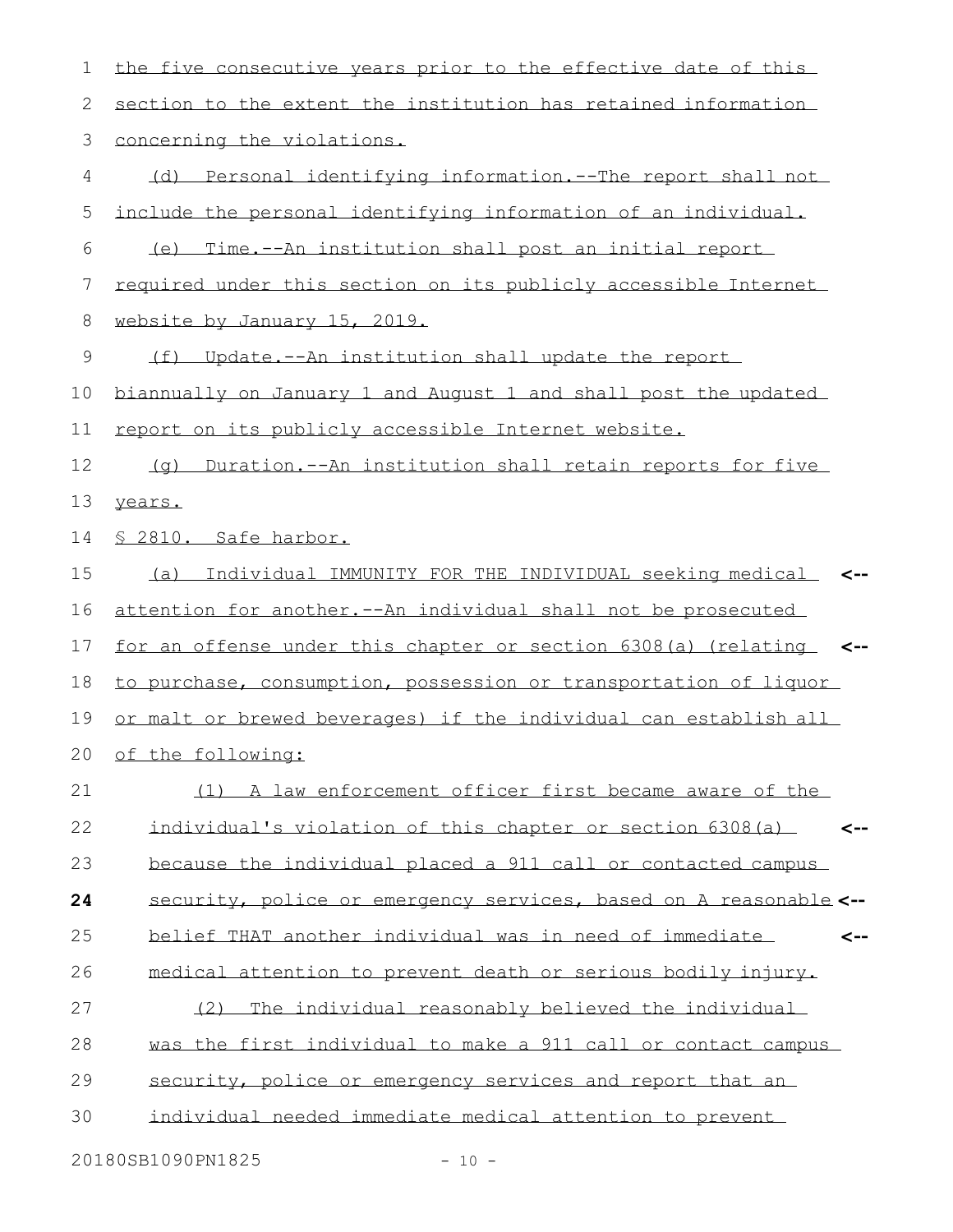death or serious bodily injury.

| $\mathbf{2}$ | (3) The individual provided the individual's own name to                       |
|--------------|--------------------------------------------------------------------------------|
| 3            | the 911 operator or equivalent campus security officer,                        |
| 4            | police or emergency services personnel.                                        |
| 5            | (4) The individual remained with the individual needing                        |
| 6            | medical assistance until a campus security officer, police or                  |
| 7            | emergency services personnel arrived and the need for the                      |
| $8\,$        | individual's presence had ended.                                               |
| $\mathsf{S}$ | (b) Individual DERIVATIVE IMMUNITY FOR THE INDIVIDUAL                          |
| 10           | needing medical attention, -- An individual needing medical                    |
| 11           | attention may not be prosecuted SHALL BE IMMUNE UNDER THIS<br><--              |
| 12           | SECTION FROM PROSECUTION for an offense under this chapter or                  |
| 13           | section 6308(a) (RELATING TO PURCHASE, CONSUMPTION, POSSESSION<br>$\leftarrow$ |
| 14           | OR TRANSPORTATION OF LIQUOR OR MALT OR BREWED BEVERAGES) ONLY if               |
| 15           | another individual against whom probable cause exists to charge                |
| 16           | an offense under this chapter or section 6308(a) reported the                  |
| 17           | incident and remained with the individual needing medical                      |
| 18           | attention and the other individual qualifies for a safe harbor                 |
| 19           | under this section.                                                            |
| 20           | (c) Limitations.--The safe harbors described under this                        |
| 21           | section shall be limited as follows:                                           |
| 22           | (1) THIS SECTION MAY NOT BAR PROSECUTING A PERSON FOR AN <--                   |
| 23           | OFFENSE UNDER THIS CHAPTER IF A LAW ENFORCEMENT OFFICER                        |
| 24           | LEARNS OF THE OFFENSE PRIOR TO AND INDEPENDENT OF THE ACTION                   |
| 25           | OF SEEKING OR OBTAINING EMERGENCY ASSISTANCE AS DESCRIBED IN                   |
| 26           | SUBSECTION (A).                                                                |
| 27           | (1) (2) This section shall not interfere with or prevent <--                   |
| 28           | the investigation, arrest, charging or prosecution of an                       |
| 29           | individual for a crime other than an offense under this                        |
| 30           | chapter or section 6308(a).                                                    |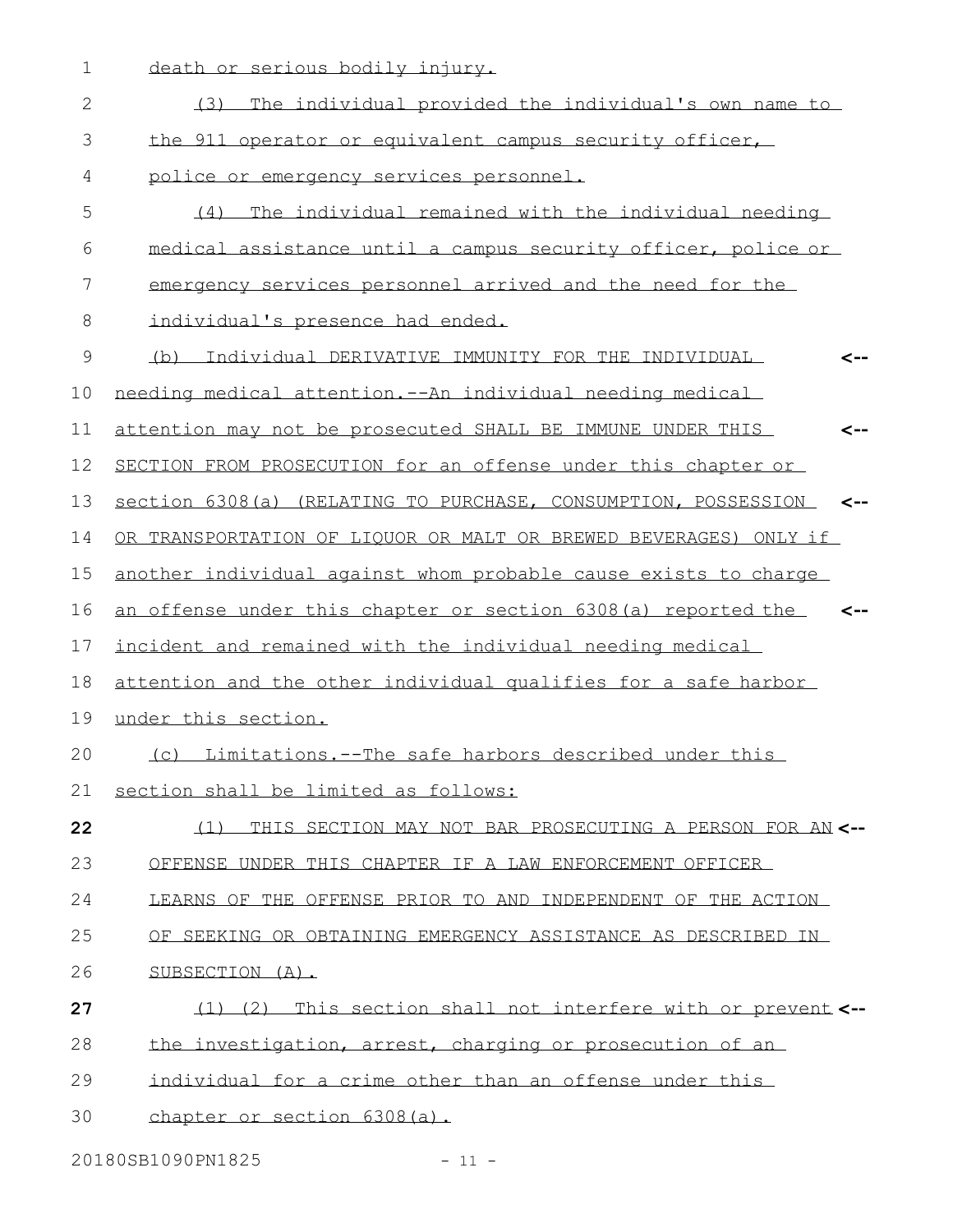| $\mathbf{1}$      | (2) (3) This section shall not bar the admissibility of <--      |
|-------------------|------------------------------------------------------------------|
| 2                 | evidence in connection with the investigation and prosecution    |
| 3                 | for a crime other than an offense under this chapter or          |
| 4                 | section $6308(a)$ .                                              |
| 5                 | (3) (4) This section shall not bar the admissibility of <--      |
| 6                 | evidence in connection with the investigation and prosecution    |
| 7                 | of a crime with regard to another defendant who does not         |
| 8                 | independently qualify for a safe harbor under this section.      |
| $\mathsf 9$       | (D) CIVIL IMMUNITY. --IN ADDITION TO ANY OTHER APPLICABLE        |
| 10                | IMMUNITY OR LIMITATION ON CIVIL LIABILITY, A LAW ENFORCEMENT     |
| 11                | OFFICER, CAMPUS SECURITY OFFICER OR PROSECUTING ATTORNEY WHO     |
| $12 \overline{ }$ | ACTING IN GOOD FAITH, CHARGES A PERSON WHO IS THEREAFTER         |
| 13                | DETERMINED TO BE ENTITLED TO IMMUNITY UNDER THIS SECTION SHALL   |
| 14                | NOT BE SUBJECT TO CIVIL LIABILITY FOR THE FILING OF THE CHARGES. |
| $15\,$            | <u>S 2811. CIVIL REMEDIES.</u>                                   |
| 16                | NOTHING IN THIS CHAPTER PRECLUDES A CIVIL REMEDY OTHERWISE       |
| 17                | PROVIDED BY LAW.                                                 |
| 18                | SECTION 2. SECTION 6308 (F) OF TITLE 18 IS REPEALED:             |
| 19                | § 6308. PURCHASE, CONSUMPTION, POSSESSION OR TRANSPORTATION OF   |
| 20                | LIQUOR OR MALT OR BREWED BEVERAGES. 21<br>$^\star$               |
| $\star$ $\star$   |                                                                  |
| 22                | [(F) EXCEPTION FOR PERSON SEEKING MEDICAL ATTENTION FOR          |
| 23                | ANOTHER. -- A PERSON SHALL BE IMMUNE FROM PROSECUTION FOR        |
| 24                | CONSUMPTION OR POSSESSION UNDER SUBSECTION (A) IF HE CAN         |
| 25                | ESTABLISH THE FOLLOWING:                                         |
| 26                | (1)<br>THE ONLY WAY LAW ENFORCEMENT OFFICERS BECAME AWARE        |
| 27                | OF THE PERSON'S VIOLATION OF SUBSECTION (A) IS BECAUSE THE       |
| 28                | PERSON PLACED A 911 CALL, OR A CALL TO CAMPUS SAFETY, POLICE     |
| 29                | OR EMERGENCY SERVICES, IN GOOD FAITH, BASED ON A REASONABLE      |
| 30                | BELIEF AND REPORTED THAT ANOTHER PERSON WAS IN NEED OF           |
|                   | 20180SB1090PN1825<br>$-12 -$                                     |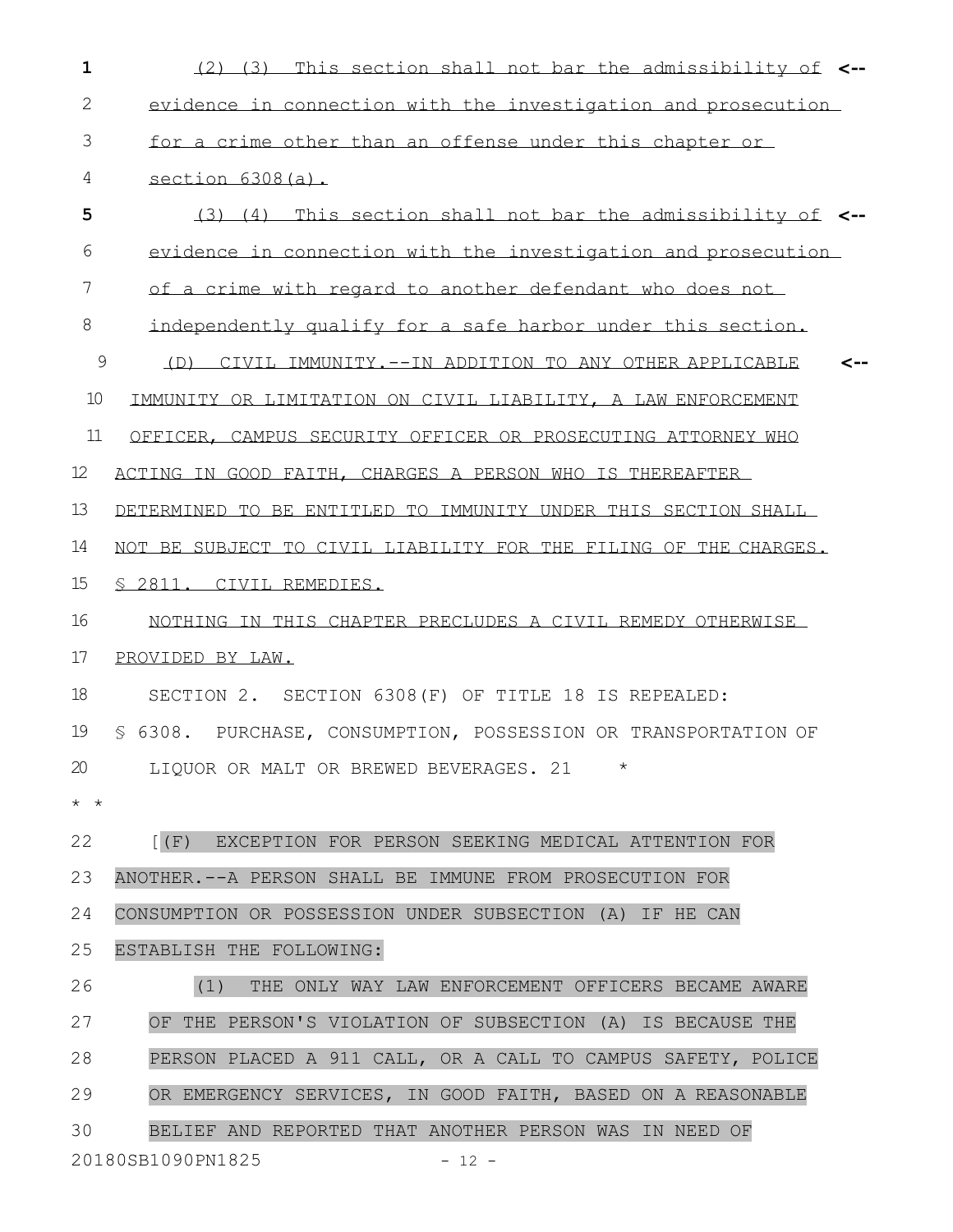IMMEDIATE MEDICAL ATTENTION TO PREVENT DEATH OR SERIOUS INJURY. (2) THE PERSON REASONABLY BELIEVED HE WAS THE FIRST PERSON TO MAKE A 911 CALL OR A CALL TO CAMPUS SAFETY, POLICE OR EMERGENCY SERVICES, AND REPORT THAT A PERSON NEEDED IMMEDIATE MEDICAL ATTENTION TO PREVENT DEATH OR SERIOUS INJURY. (3) THE PERSON PROVIDED HIS OWN NAME TO THE 911 OPERATOR OR EQUIVALENT CAMPUS SAFETY, POLICE OR EMERGENCY OFFICER. (4) THE PERSON REMAINED WITH THE PERSON NEEDING MEDICAL ASSISTANCE UNTIL EMERGENCY HEALTH CARE PROVIDERS ARRIVED AND THE NEED FOR HIS PRESENCE HAD ENDED.] SECTION 3. TITLE 18 IS AMENDED BY ADDING A SECTION TO READ: § 6308.1. SAFE HARBOR FOR VIOLATION OF SECTION 6308(A). (A) IMMUNITY FOR THE INDIVIDUAL SEEKING MEDICAL ATTENTION FOR ANOTHER.--AN INDIVIDUAL SHALL NOT BE PROSECUTED FOR AN OFFENSE UNDER SECTION 6308(A) (RELATING TO PURCHASE, CONSUMPTION, POSSESSION OR TRANSPORTATION OF LIQUOR OR MALT OR BREWED BEVERAGES) IF THE INDIVIDUAL CAN ESTABLISH ALL OF THE FOLLOWING: (1) A LAW ENFORCEMENT OFFICER FIRST BECAME AWARE OF THE INDIVIDUAL'S VIOLATION OF SECTION 6308(A) BECAUSE THE INDIVIDUAL PLACED A 911 CALL OR CONTACTED CAMPUS SECURITY, POLICE OR EMERGENCY SERVICES, BASED ON A REASONABLE BELIEF THAT ANOTHER INDIVIDUAL WAS IN NEED OF IMMEDIATE MEDICAL ATTENTION TO PREVENT DEATH OR SERIOUS BODILY INJURY. (2) THE INDIVIDUAL REASONABLY BELIEVED THE INDIVIDUAL WAS THE FIRST INDIVIDUAL TO MAKE A 911 CALL OR CONTACT CAMPUS SECURITY, POLICE OR EMERGENCY SERVICES AND REPORT THAT THE OTHER INDIVIDUAL NEEDED IMMEDIATE MEDICAL ATTENTION TO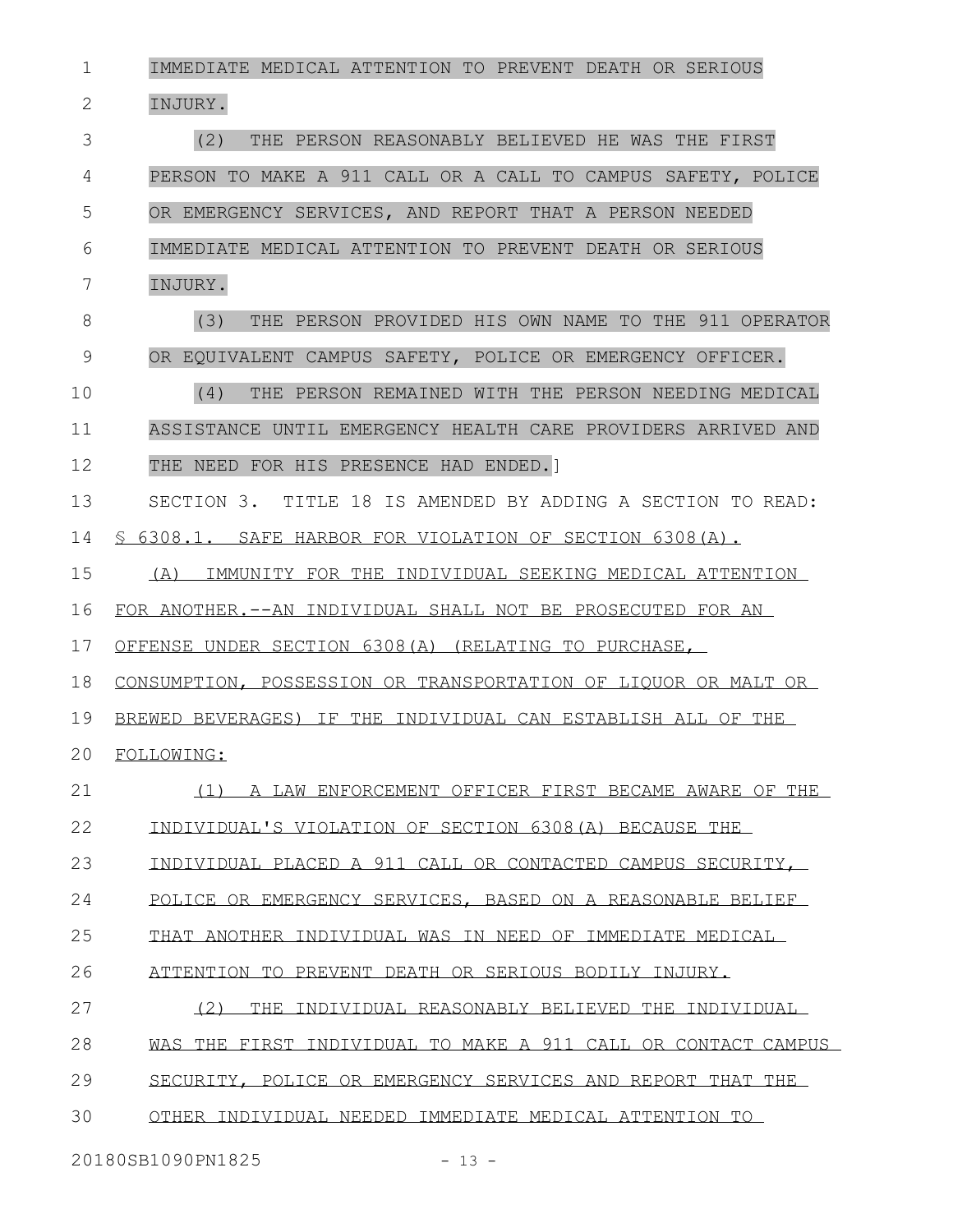- PREVENT DEATH OR SERIOUS BODILY INJURY.
- (3) THE INDIVIDUAL PROVIDED THE INDIVIDUAL'S OWN NAME TO THE 911 OPERATOR OR EQUIVALENT CAMPUS SECURITY OFFICER, POLICE OR EMERGENCY SERVICES PERSONNEL. (4) THE INDIVIDUAL REMAINED WITH THE OTHER INDIVIDUAL
- NEEDING MEDICAL ASSISTANCE UNTIL A CAMPUS SECURITY OFFICER,
- POLICE OR EMERGENCY SERVICES PERSONNEL ARRIVED AND THE NEED
- FOR THE INDIVIDUAL'S PRESENCE ENDED.
- (B) IMMUNITY FOR THE INDIVIDUAL NEEDING MEDICAL ATTENTION.--
- AN INDIVIDUAL NEEDING MEDICAL ATTENTION SHALL BE IMMUNE UNDER
- THIS SECTION FROM PROSECUTION FOR AN OFFENSE UNDER SECTION
- 6308(A) IF ANOTHER INDIVIDUAL REPORTED THE INCIDENT AND REMAINED
- WITH THE INDIVIDUAL NEEDING MEDICAL ATTENTION AND IS ENTITLED TO
- IMMUNITY UNDER THIS SECTION.
- (C) LIMITATIONS.--THE IMMUNITY DESCRIBED UNDER THIS SECTION SHALL BE LIMITED AS FOLLOWS:
- (1) THIS SECTION MAY NOT BAR PROSECUTING A PERSON FOR AN
- OFFENSE UNDER SECTION 6308(A) IF A LAW ENFORCEMENT OFFICER
- LEARNS OF THE OFFENSE PRIOR TO AND INDEPENDENT OF THE ACTION
- OF SEEKING OR OBTAINING EMERGENCY ASSISTANCE AS DESCRIBED IN
- SUBSECTION (A).
- (2) THIS SECTION SHALL NOT INTERFERE WITH OR PREVENT THE INVESTIGATION, ARREST, CHARGING OR PROSECUTION OF AN
- INDIVIDUAL FOR A CRIME OTHER THAN AN OFFENSE UNDER SECTION
- 6308(A).
- (3) THIS SECTION SHALL NOT BAR THE ADMISSIBILITY OF
- EVIDENCE IN CONNECTION WITH THE INVESTIGATION AND PROSECUTION
- FOR A CRIME OTHER THAN AN OFFENSE UNDER SECTION 6308(A).
- (4) THIS SECTION SHALL NOT BAR THE ADMISSIBILITY OF
- EVIDENCE IN CONNECTION WITH THE INVESTIGATION AND PROSECUTION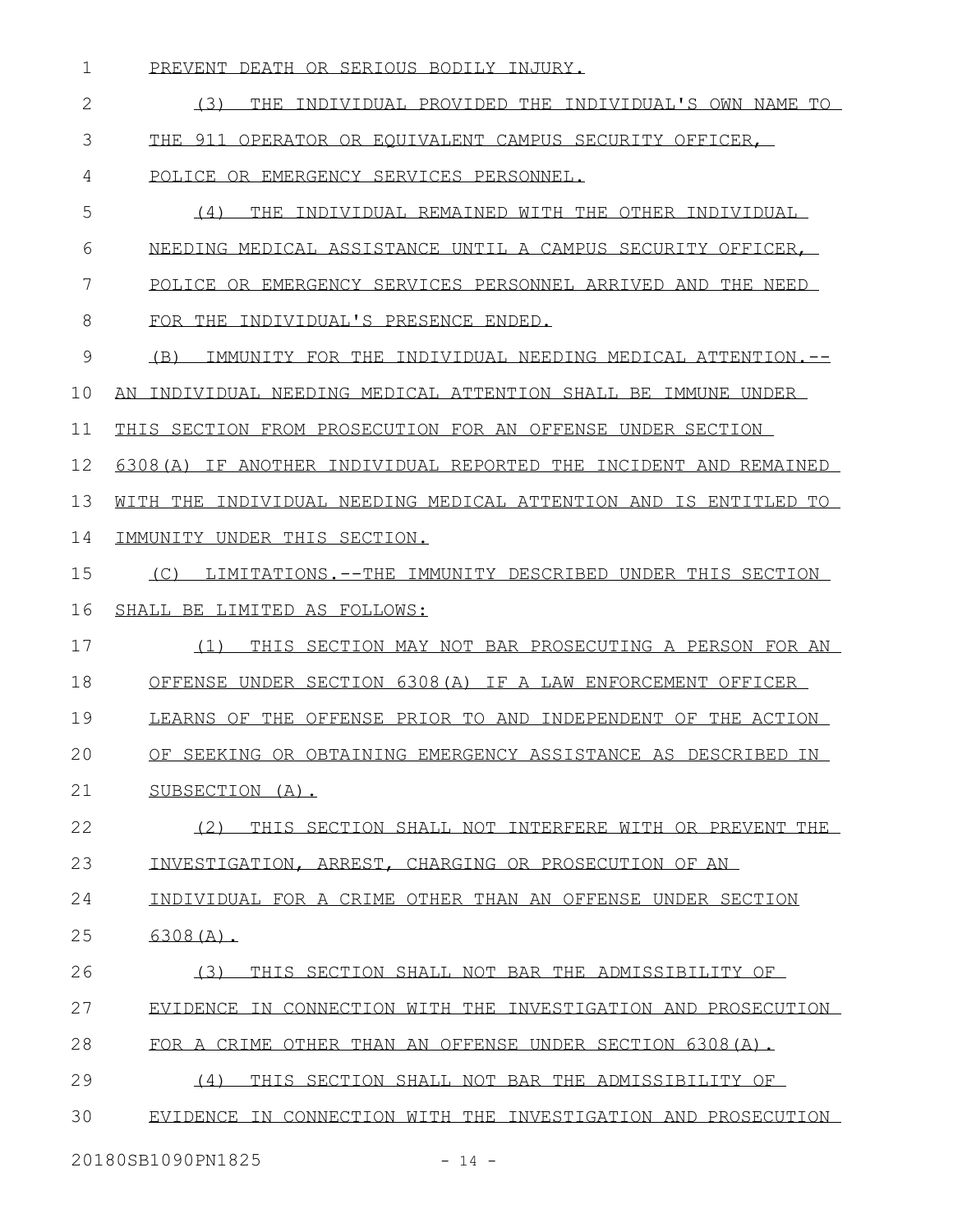| $\mathbf 1$  | OF A CRIME WITH REGARD TO ANOTHER DEFENDANT WHO DOES NOT        |
|--------------|-----------------------------------------------------------------|
| $\mathbf{2}$ | INDEPENDENTLY QUALIFY FOR IMMUNITY UNDER THIS SECTION.          |
| 3            | (D) GOOD FAITH IMMUNITY.--IN ADDITION TO ANY OTHER              |
| 4            | APPLICABLE IMMUNITY OR LIMITATION ON CIVIL LIABILITY, A LAW     |
| 5            | ENFORCEMENT OFFICER, CAMPUS SECURITY OFFICER OR PROSECUTING     |
| 6            | ATTORNEY WHO, ACTING IN GOOD FAITH, CHARGES A PERSON WHO IS     |
| 7            | THEREAFTER DETERMINED TO BE ENTITLED TO IMMUNITY UNDER THIS     |
| 8            | SECTION SHALL NOT BE SUBJECT TO CIVIL LIABILITY FOR THE FILING  |
| 9            | OF THE CHARGES.                                                 |
| 10           | (E) DEFINITIONS. -- AS USED IN THIS SECTION, THE FOLLOWING      |
| 11           | WORDS AND PHRASES SHALL HAVE THE MEANINGS GIVEN TO THEM IN THIS |
| 12           | SUBSECTION UNLESS THE CONTEXT CLEARLY INDICATES OTHERWISE:      |
| 13           | "911 SYSTEM." A SYSTEM, INCLUDING ENHANCED 911 SERVICE AND A    |
| 14           | WIRELESS E-911 SYSTEM, THAT PERMITS A PERSON DIALING 911 BY     |
| 15           | TELEPHONE TO BE CONNECTED TO A PUBLIC SAFETY ANSWERING POINT.   |
| 16           | VIA NORMAL TELEPHONE FACILITIES, FOR THE REPORTING OF POLICE,   |
| 17           | FIRE, MEDICAL OR OTHER EMERGENCY SITUATIONS.                    |
| 18           | "CAMPUS SECURITY OFFICER." AN EMPLOYEE OF AN INSTITUTION OF     |
| 19           | HIGHER EDUCATION CHARGED WITH MAINTAINING THE SAFETY AND        |
| 20           | SECURITY OF THE PROPERTY OF THE INSTITUTION AND PERSONS ON THE  |
| 21           | PROPERTY.                                                       |
| 22           | "EMERGENCY SERVICES PERSONNEL." INDIVIDUALS, INCLUDING A        |
| 23           | TRAINED VOLUNTEER OR A MEMBER OF THE ARMED FORCES OF THE UNITED |
| 24           | STATES OR THE NATIONAL GUARD, WHOSE OFFICIAL OR ASSIGNED        |
| 25           | RESPONSIBILITIES INCLUDE PERFORMING OR DIRECTLY SUPPORTING THE  |
| 26           | PERFORMANCE OF EMERGENCY MEDICAL AND RESCUE SERVICES OR         |
| 27           | FIREFIGHTING.                                                   |
| 28           | "LAW ENFORCEMENT OFFICER." A PERSON WHO BY VIRTUE OF THE        |
| 29           | PERSON'S OFFICE OR PUBLIC EMPLOYMENT IS VESTED BY LAW WITH A    |
| 30           | DUTY TO MAINTAIN PUBLIC ORDER OR TO MAKE ARRESTS FOR OFFENSES,  |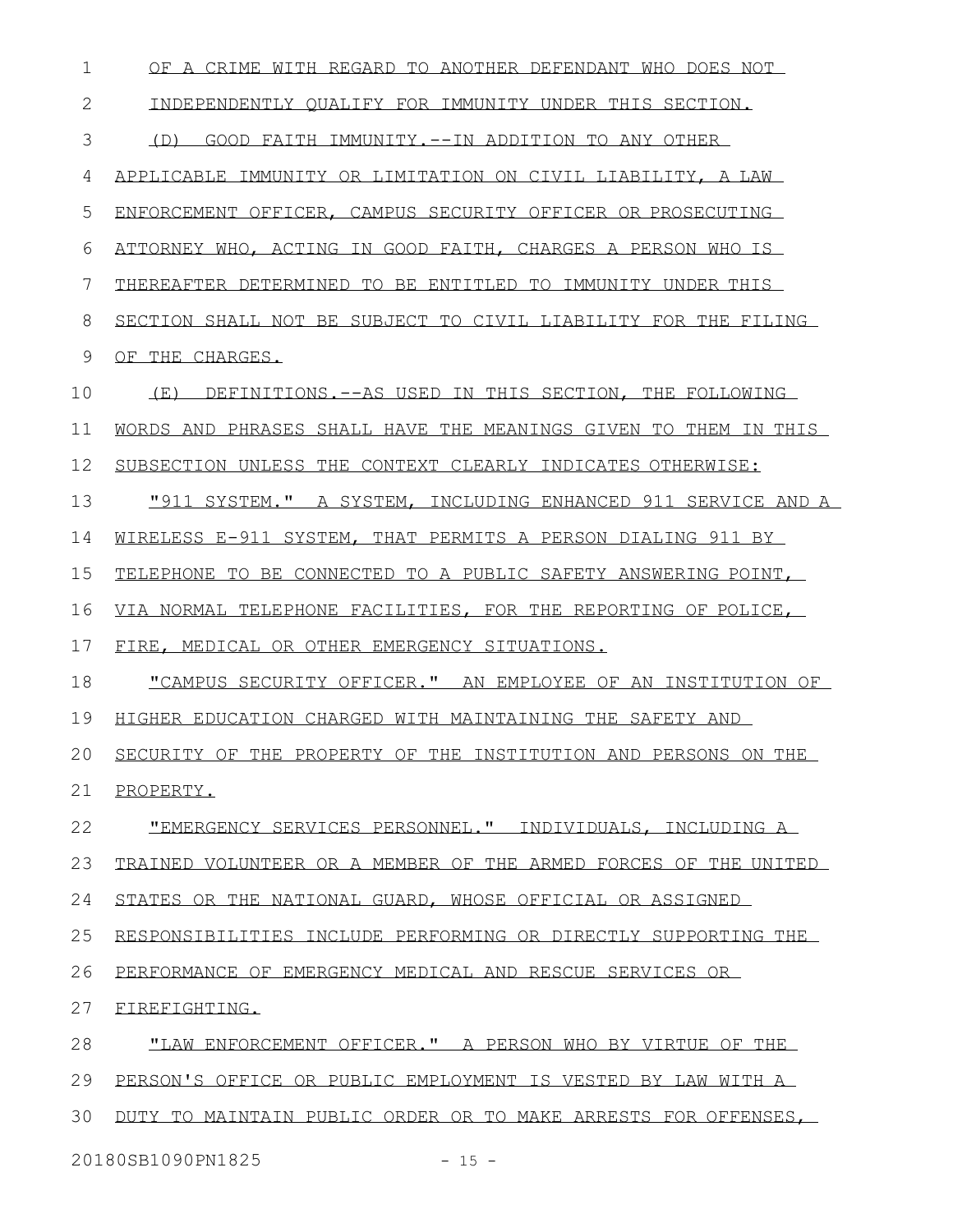| ı  | WHETHER THAT DUTY EXTENDS TO ALL OFFENSES OR IS LIMITED TO       |     |
|----|------------------------------------------------------------------|-----|
| 2  | SPECIFIC OFFENSES, OR A PERSON ON ACTIVE STATE DUTY UNDER 51     |     |
| 3  | PA.C.S. § 508 (RELATING TO ACTIVE DUTY FOR EMERGENCY).           |     |
| 4  | Section 2 4. Section 5803(a) of Title 42 is amended by           |     |
| 5  | adding a paragraph to read:                                      |     |
| 6  | § 5803. Asset forfeiture.                                        |     |
| 7  | Applicability.--Notwithstanding any law to the contrary,<br>(a)  |     |
| 8  | this section shall apply to forfeitures conducted under the      |     |
| 9  | following:                                                       |     |
| 10 | $* * *$                                                          |     |
| 11 | $(3.1)$ 18 Pa.C.S. $\frac{5}{2804}$ (relating to organizational  | <-- |
| 12 | hazing) 2807 (RELATING TO FORFEITURE).                           | <-- |
| 13 | $\star$ $\star$ $\star$                                          |     |
| 14 | Section 3 5. Repeals are as follows:                             | <-- |
| 15 | The General Assembly finds that the repeal under<br>(1)          |     |
| 16 | paragraph (2) is necessary to effectuate the addition of 18      |     |
| 17 | Pa.C.S. Ch. 28.                                                  |     |
| 18 | The act of December 15, 1986 (P.L.1595, No.175),<br>(2)          |     |
| 19 | known as the Antihazing Law, is repealed.                        |     |
| 20 | Section 4 6. The addition of 18 Pa.C.S. Ch. 28 is a              |     |
| 21 | continuation of the act of December 15, 1986 (P.L.1595, No.175), |     |
| 22 | known as the Antihazing Law. Except as otherwise provided in 18  |     |
| 23 | Pa.C.S. Ch. 28, all activities AND DUTIES initiated under the    | <-- |
| 24 | Antihazing Law shall continue and remain in full force and       |     |
| 25 | effect and may be completed under 18 Pa.C.S. Ch. 28. Orders,     |     |
| 26 | regulations, rules and decisions which were made under the       |     |
| 27 | Antihazing Law and which are in effect on the effective date of  |     |
| 28 | this section shall remain in full force and effect until         |     |
| 29 | revoked, vacated or modified under 18 Pa.C.S. Ch. 28.            |     |
| 30 | Prosecutions and policies entered into under the Antihazing Law  |     |
|    | 20180SB1090PN1825<br>$-16 -$                                     |     |